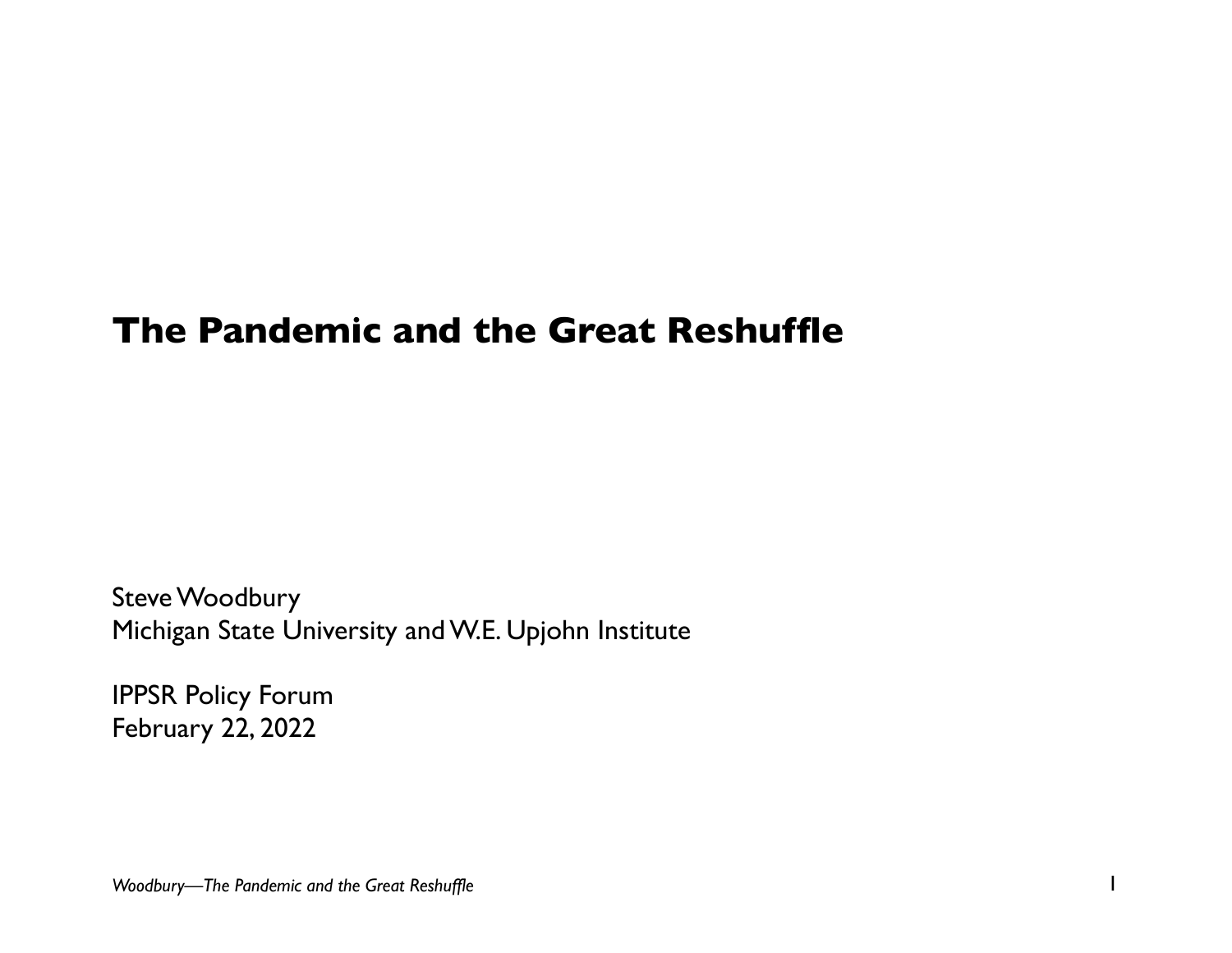- **1. Labor Market Trends and Recent Changes**
- **2. What about the Great Resignation?**
- **3. The Great Reshuffle (aka Changing Labor Market Structure)**
- **4. A Pessimistic Note**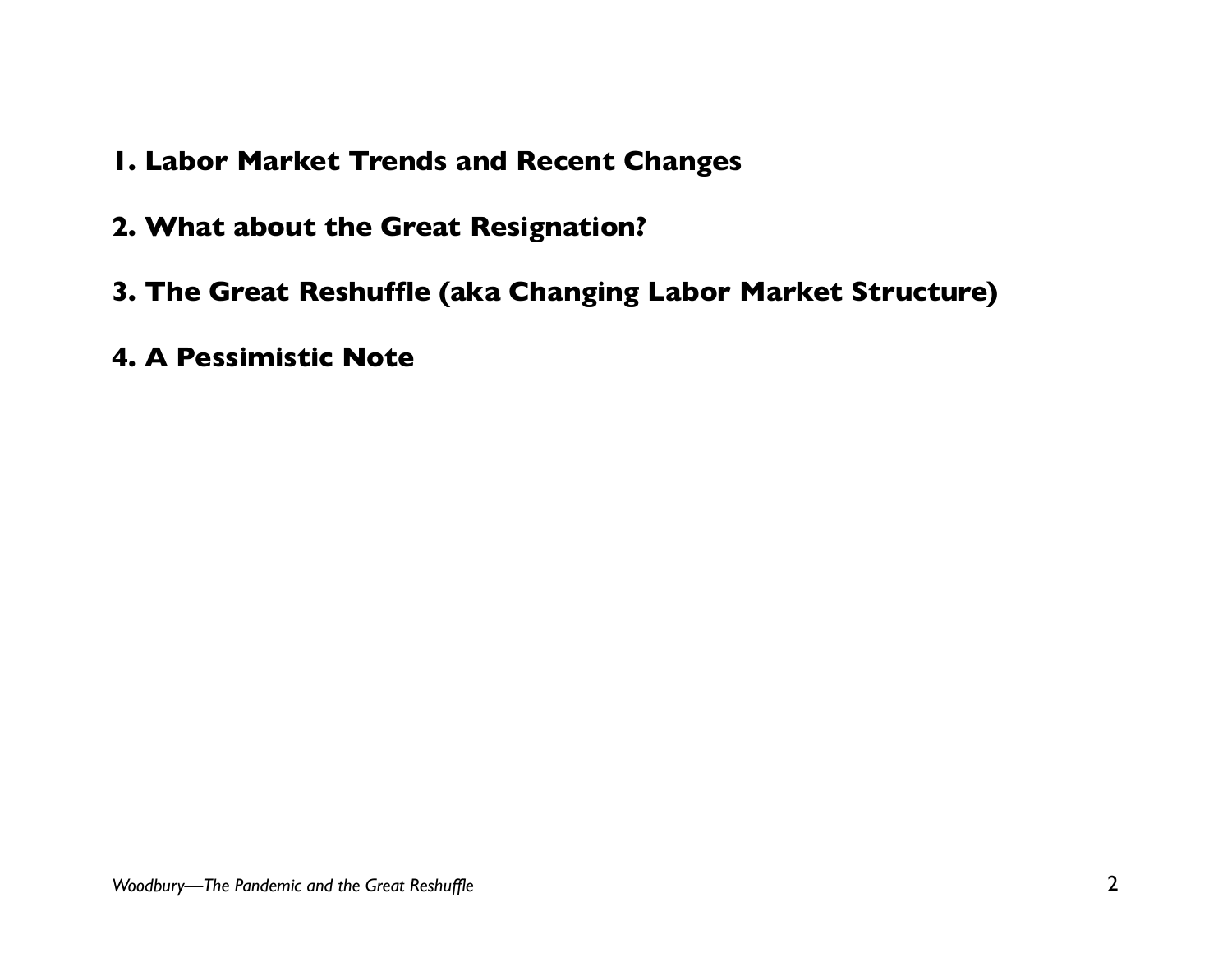#### **1. Labor Market Trends and Recent Changes**

Per capita GDP (standard measure of living standards) and its growth depend on:

- Productivity (output per worker)
- The proportion of the total population aged 16 or older, not in the military, and not institutionalized (aka the civilian labor force proportion, largely depends on demographics and immigration)
- The employment-population ratio (overall health of the labor market) o Labor force participation rate (supply)
	- o Employed proportion of the labor force (demand)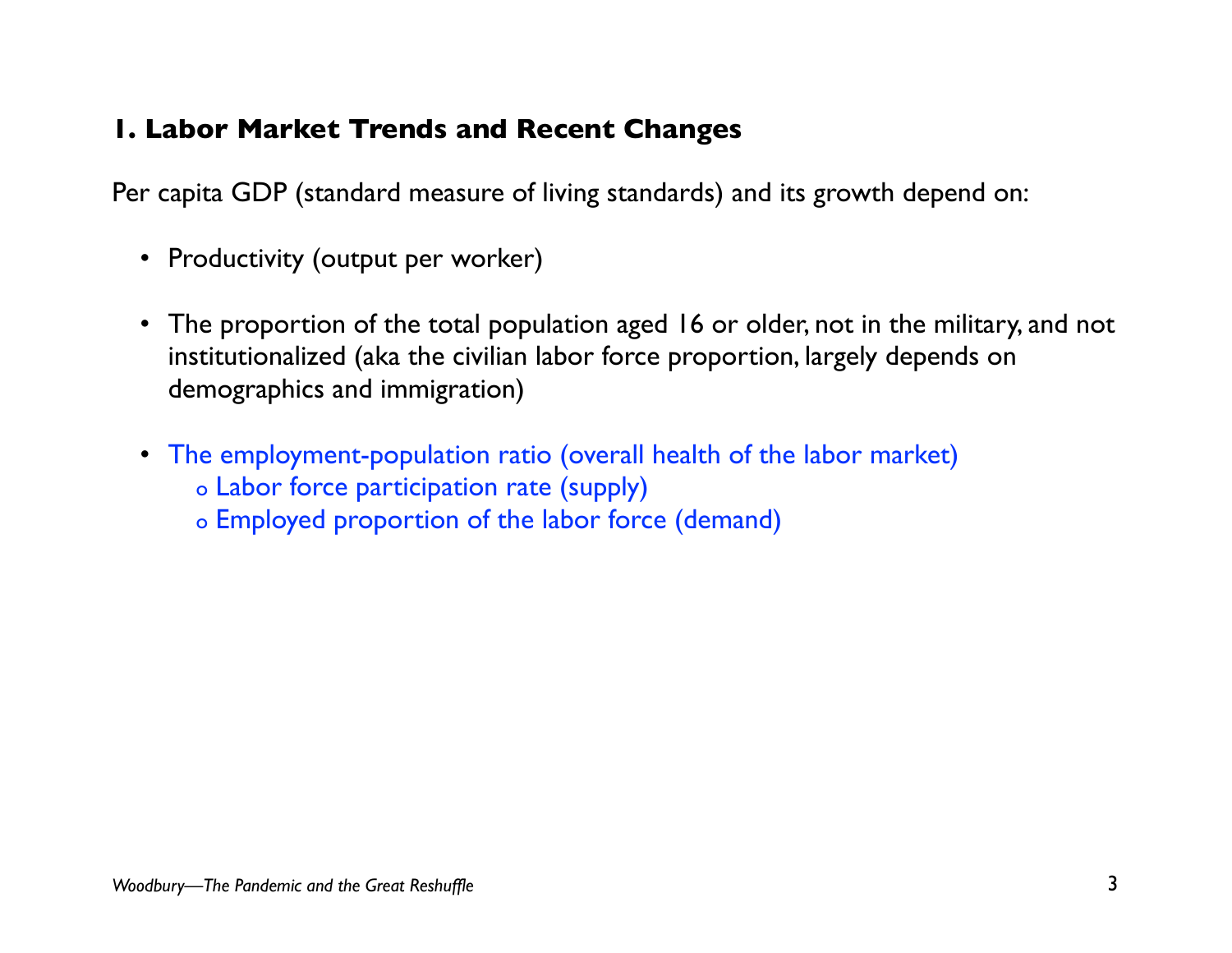#### *The labor market in January 2022*

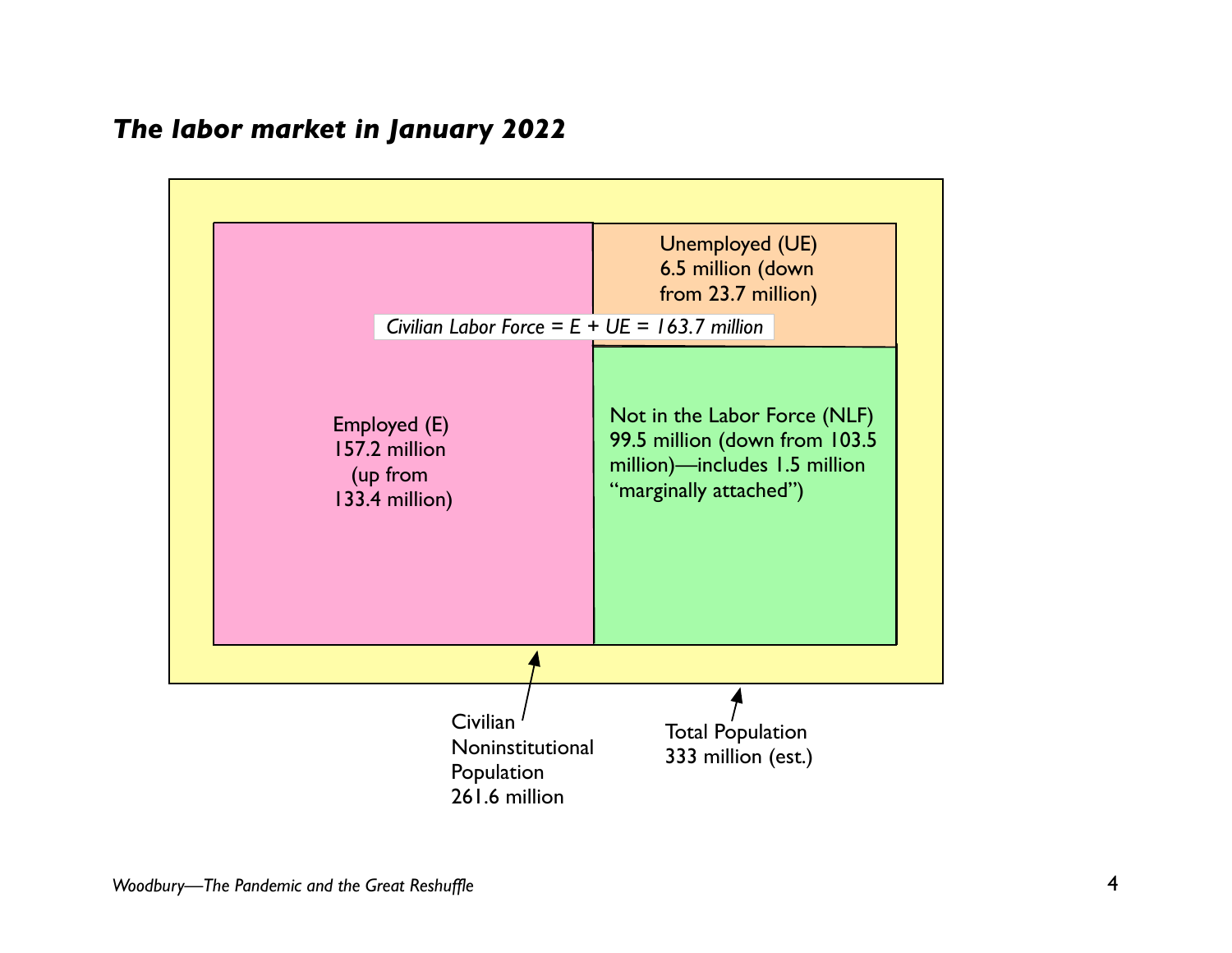#### *Key indicators*

- *• labor force participation rate (LFPR)*
- *• the employment-population ratio (E/P)*
- *• the unemployment rate (UR)*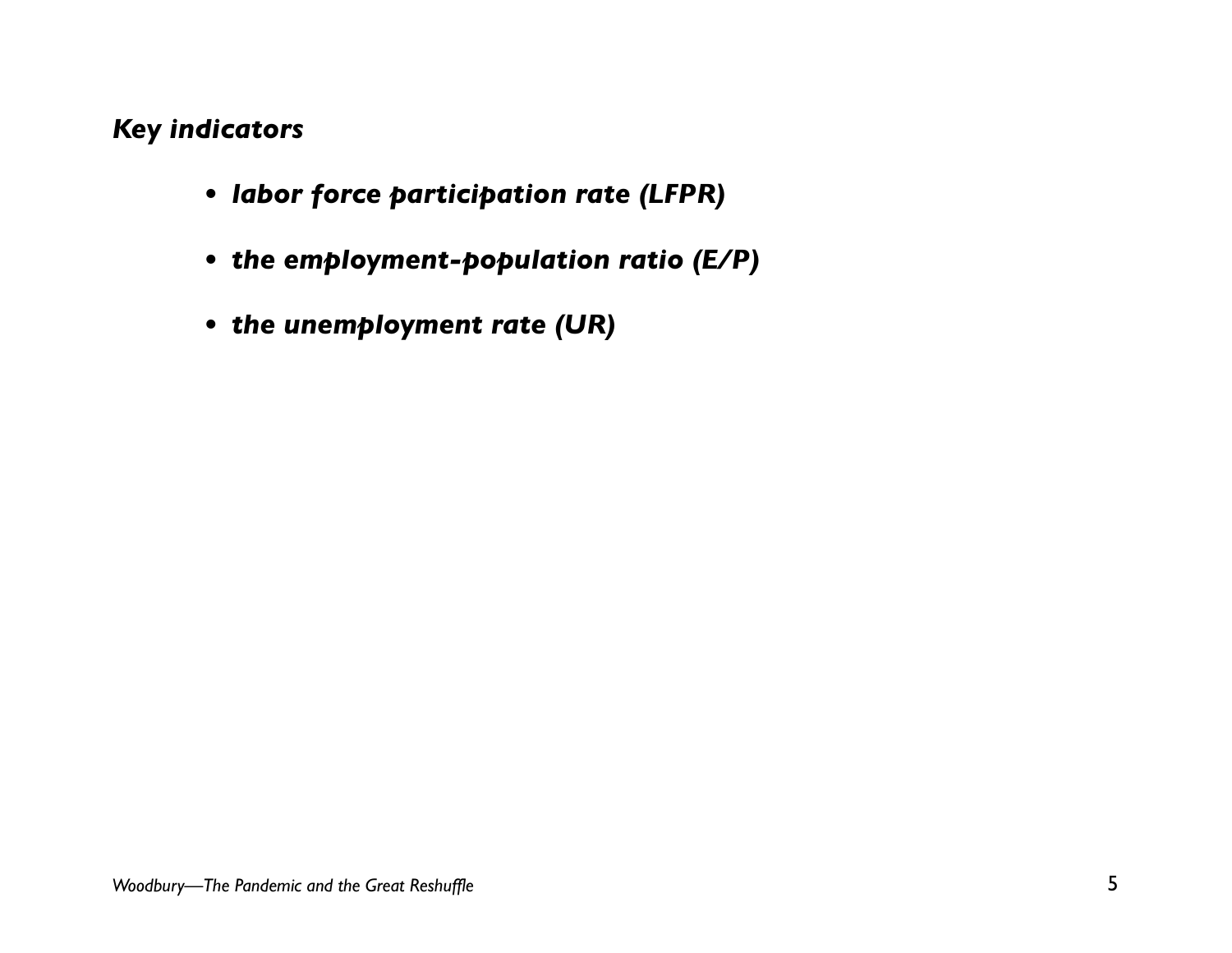



## Civilian labor force participation rate (seasonally adjusted), 1970–present

*Source*: Data from U.S. Bureau of Labor Statistics; graph from Federal Reserve Economic Data (FRB St. Louis) #\$%" #\$&% !"""

- The LFPR is still below its pre-pandemic level
- Only about half the decline since 2008 can be attributed to changing demographics sha(mainly aging of the labor force)

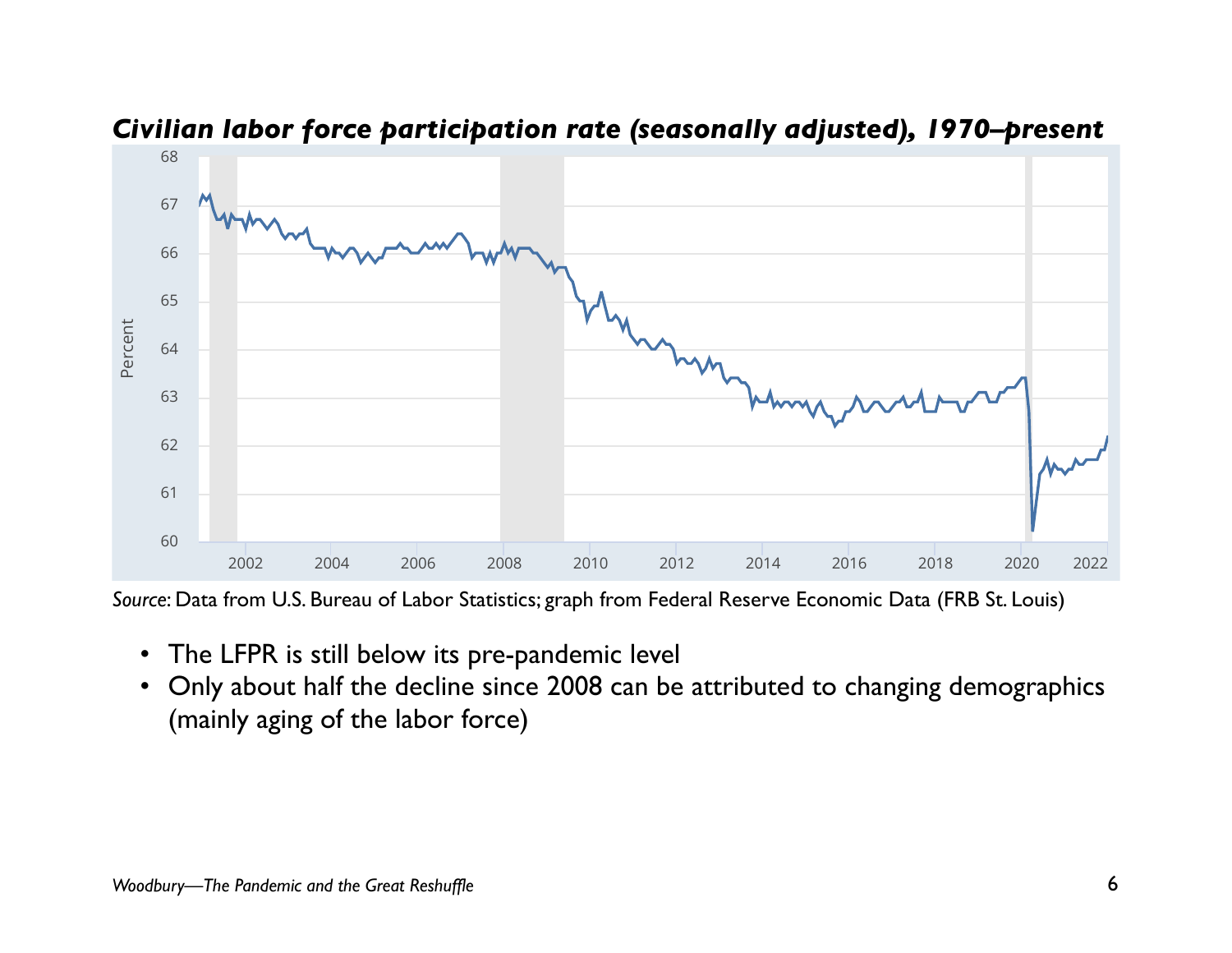

*Employment-population ratio (seasonally adjusted), 1970–present* 1234562,/07+538490:5/;<90:5 1234562,/07+538490:5/;<90:5

• The E/P ratio has not recovered to its pre-pandemic level



**Frequency:** Monthly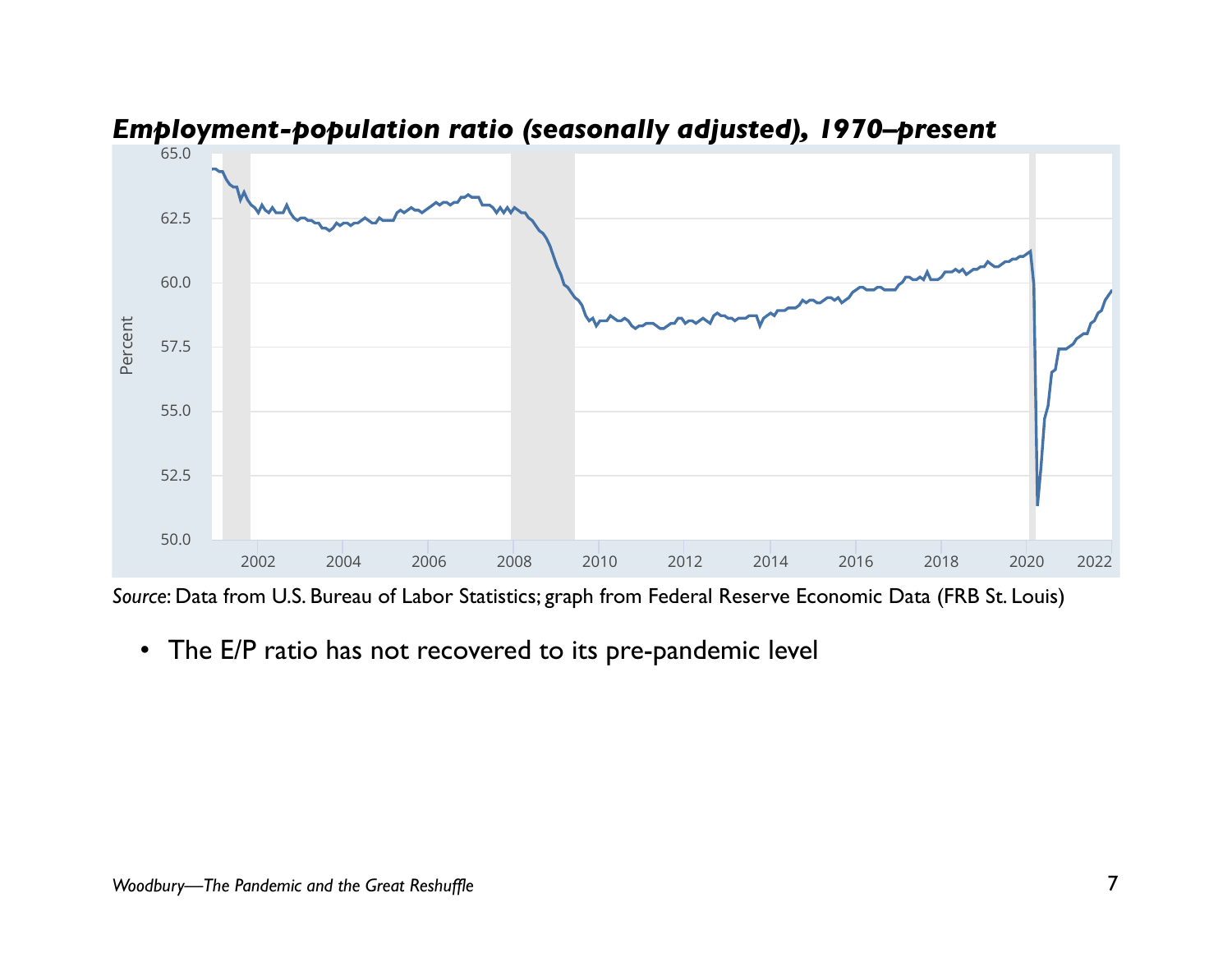



## Unemployment rate (U-3, seasonally adjusted), 1970-present

Source: Data from U.S. Bureau of Labor Statistics; graph from FRED (Federal Reserve Economic <del>Data, F</del>ederal )<br>P Reserve Bank of St. Louis)

• But the unemployment rate labor market has recovered to (nearly) its prepandemic level — the official unemployment rate (U-3) is back almost to where it was in early 2019 Bandeling fever — the omicial differition rate (O-5) is back alliest to where it

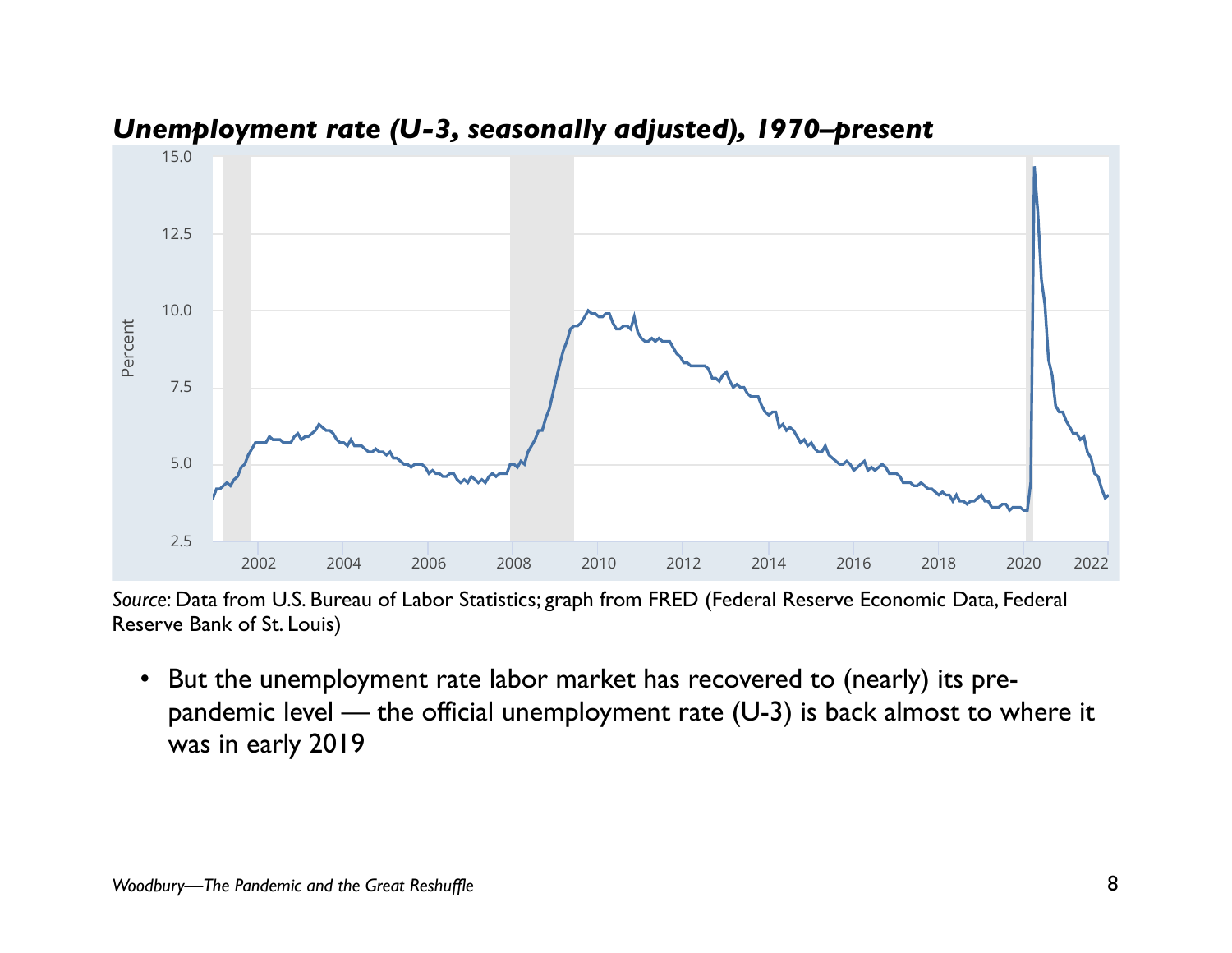





Source: Data from U.S. Bureau of Labor Statistics; graph from Federal Reserve Economic Data (FRB St. Louis)

- Temporary layoff unemployment was simply off the charts in the pandemic  $\,$ recession, but it is back in the "normal" range
- share Links that the "temporary" layoffs would turn into permanent job losses appear to have been unfounded

**Units:** Percent, Seasonally Adjusted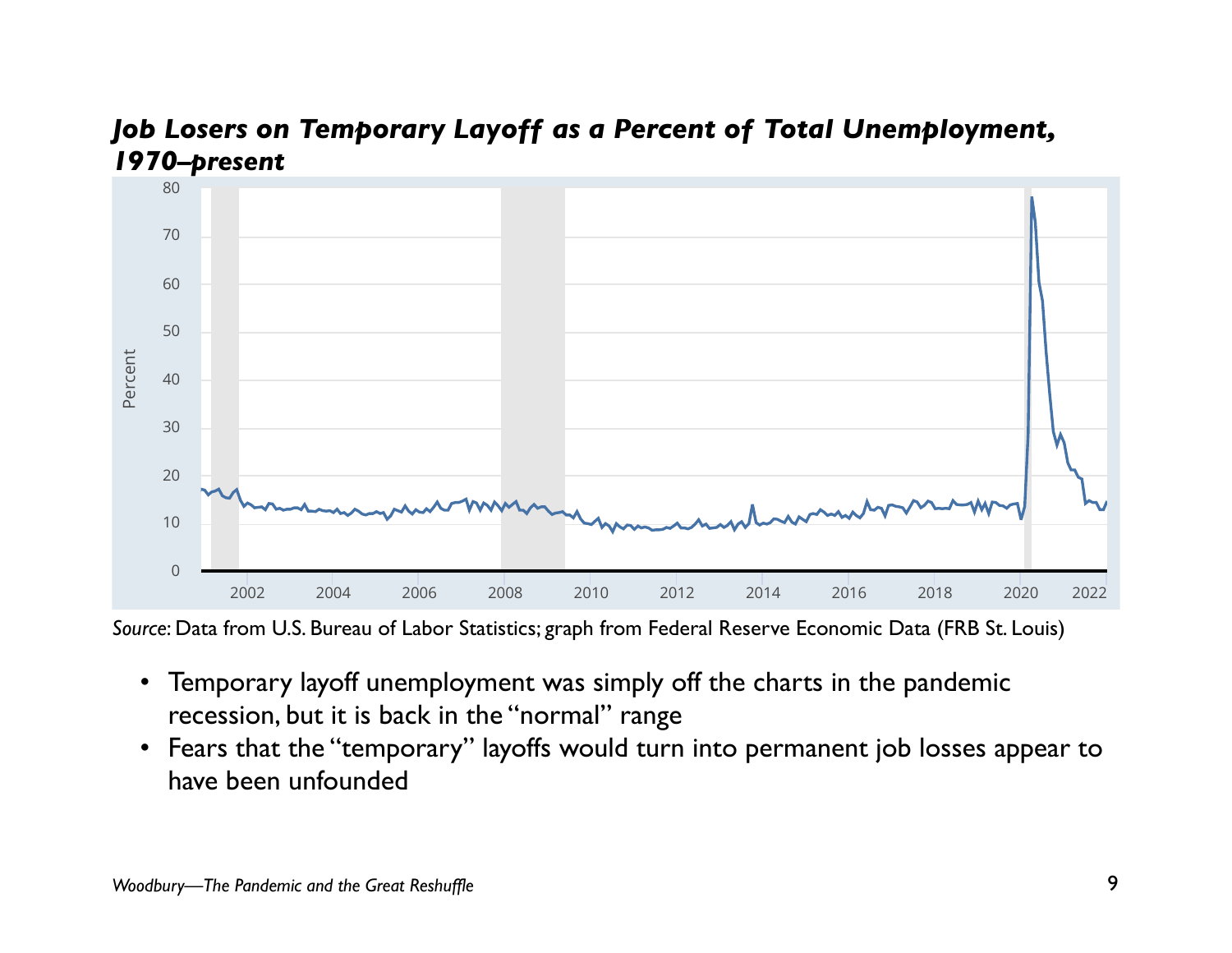#### **2. What about the Great Resignation?**  $\cdots$   $\cdots$   $\cdots$   $\cdots$   $\cdots$ Rate,  $\pi$ Greating



### *Monthly quit rate, total nonfarm employment (seasonally adjusted), 2000– present*



Source: Data from U.S. Bureau of Labor Statistics; graph from Federal Reserve Economic Data (FRB St. Louis)

- The monthly quit rate was high even before the pandemic
- And it has reached its highest level ever last fall

Share Links  $\mathscr{P}$  and Account Tools  $\mathscr{P}$  and  $\mathscr{P}$  are  $\mathscr{P}$  and  $\mathscr{P}$  are  $\mathscr{P}$  and  $\mathscr{P}$  are  $\mathscr{P}$  are  $\mathscr{P}$  and  $\mathscr{P}$  are  $\mathscr{P}$  are  $\mathscr{P}$  are  $\mathscr{P}$  and  $\mathscr{P}$  are  $\mathscr{P}$  are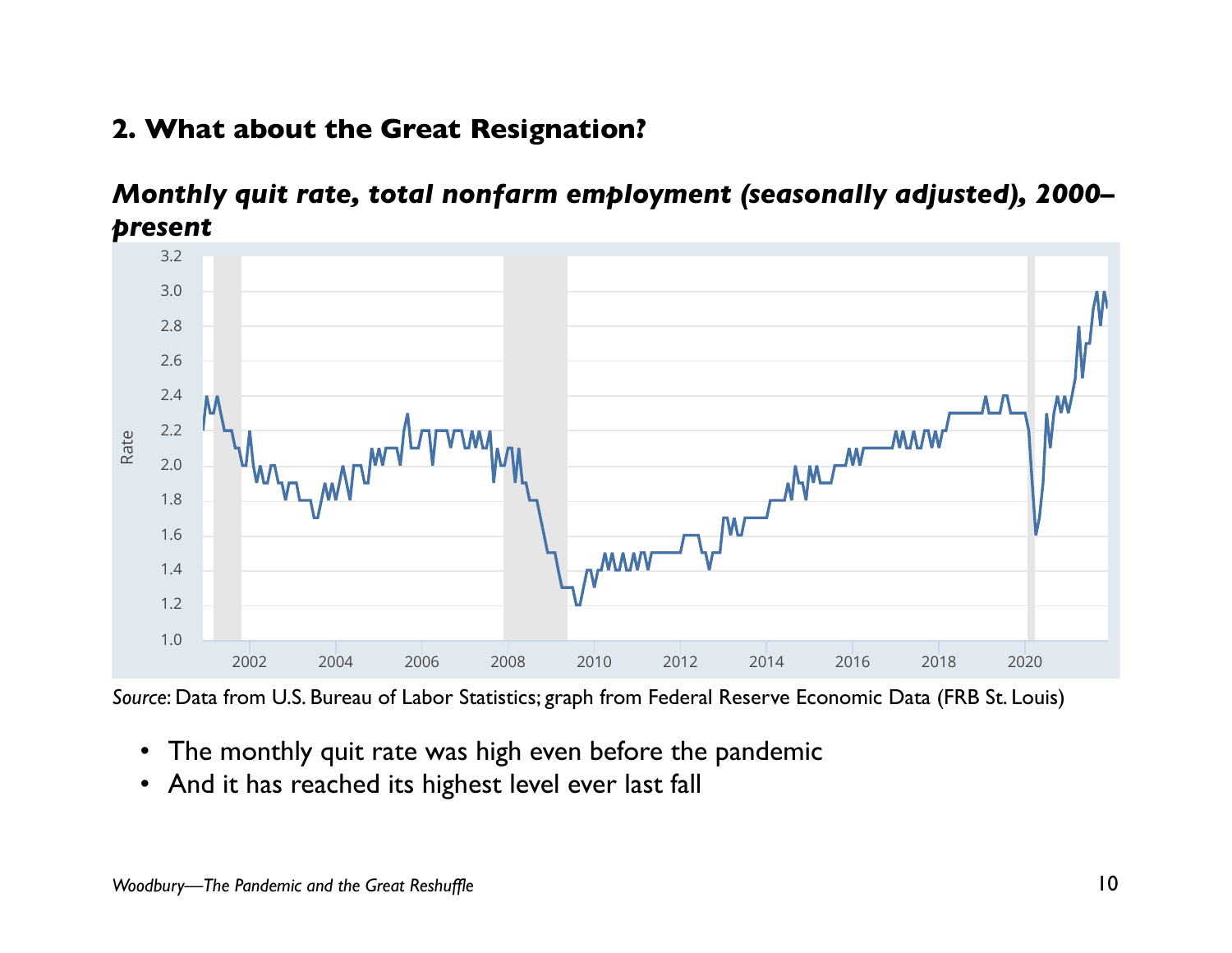#### *Possible reasons (this is mainly speculation—too little research!)*

- Longer-term effects (possible overhang?) from topped-up and extended UI benefits
- Reluctance to return to work out of health concerns
- Parents' inability to return due to school closings and lack of alternative child care
- Changes in the tasks associated with existing jobs, which leads to searching for a better match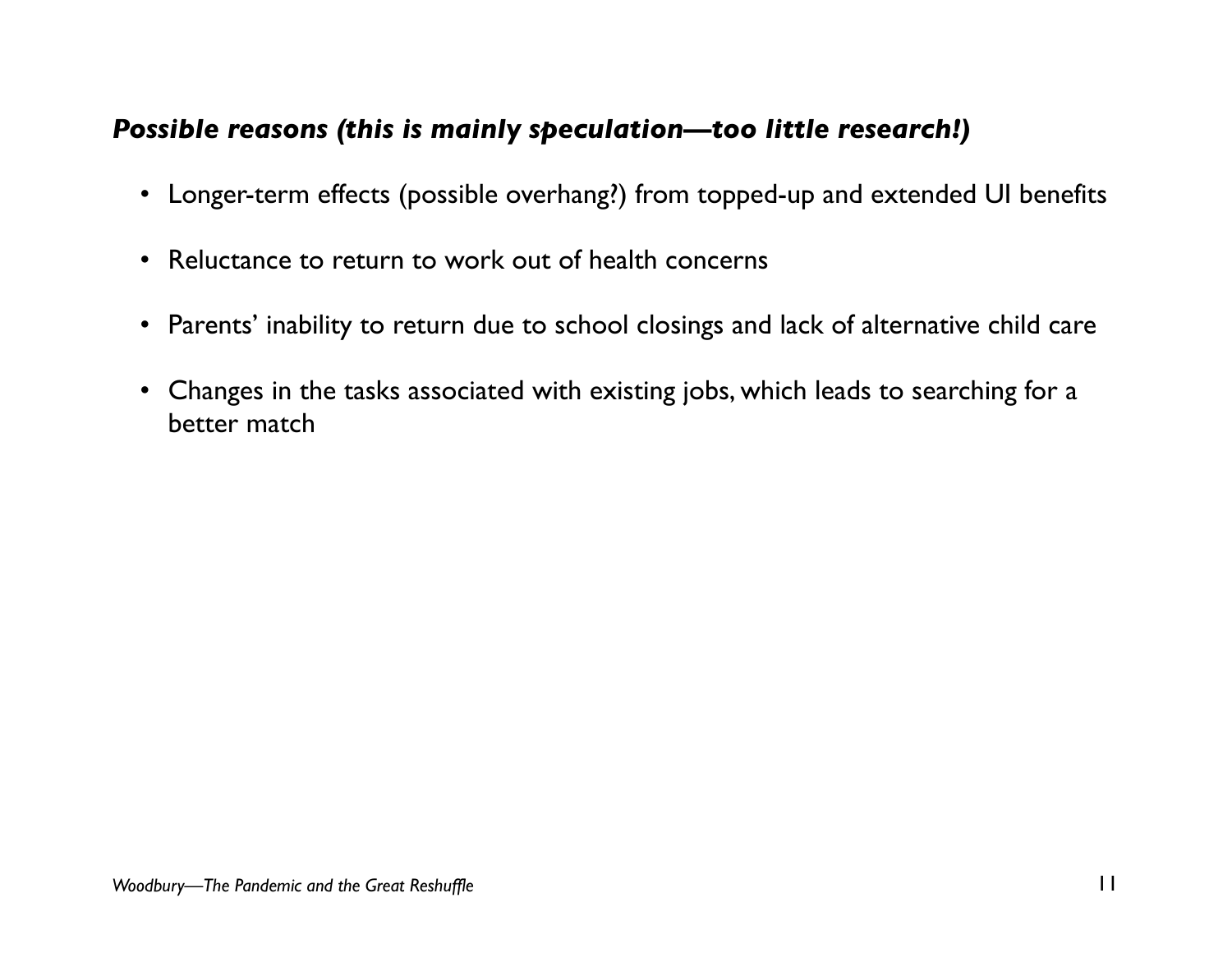#### *The result has been a very tight labor market*  2000-12-01 2021-12-01

#### *Number of unemployed persons per job opening (seasonally adjusted), 2000–present*



*Source*: Data from U.S. Bureau of Labor Statistics; graph from Federal Reserve Economic Data (FRB St. Louis) (Unemployment Level/Job Openings: Total Nonfarm)

• Number of unemployed persons per job opening is the lowest it has ever been since BLS started tracking it—0.6 unemployed workers per job opening Share Links  $\mathscr{I}$  Account Tools  $\mathscr{I}$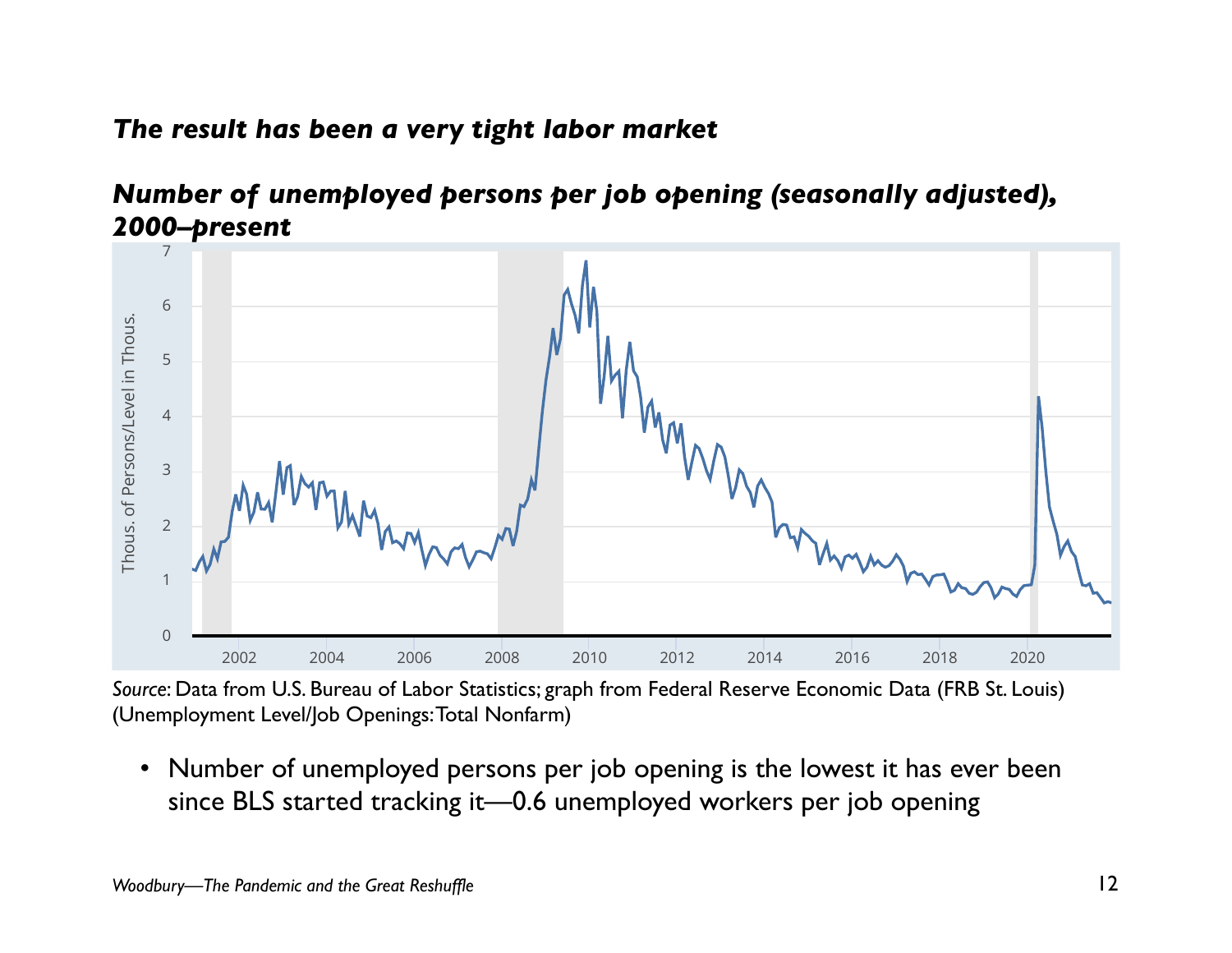



*Source*: Data from U.S. Bureau of Labor Statistics; graph from FRED (Federal Reserve Economics Data, Federal Reserve Bank of St. Louis) !"#" !"#\$ !"!"

- Wage growth averaged  $\sim$ 2.0–2.5% from June 2009–June 2017
- Then increased to  $~1.0-4.5%$  until the pandemic recession
- $\bullet$  Since the recession, wages have increased by 5.7% (but eaten away by inflation)

NOTES *Woodbury—The Pandemic and the Great Reshuffle* 13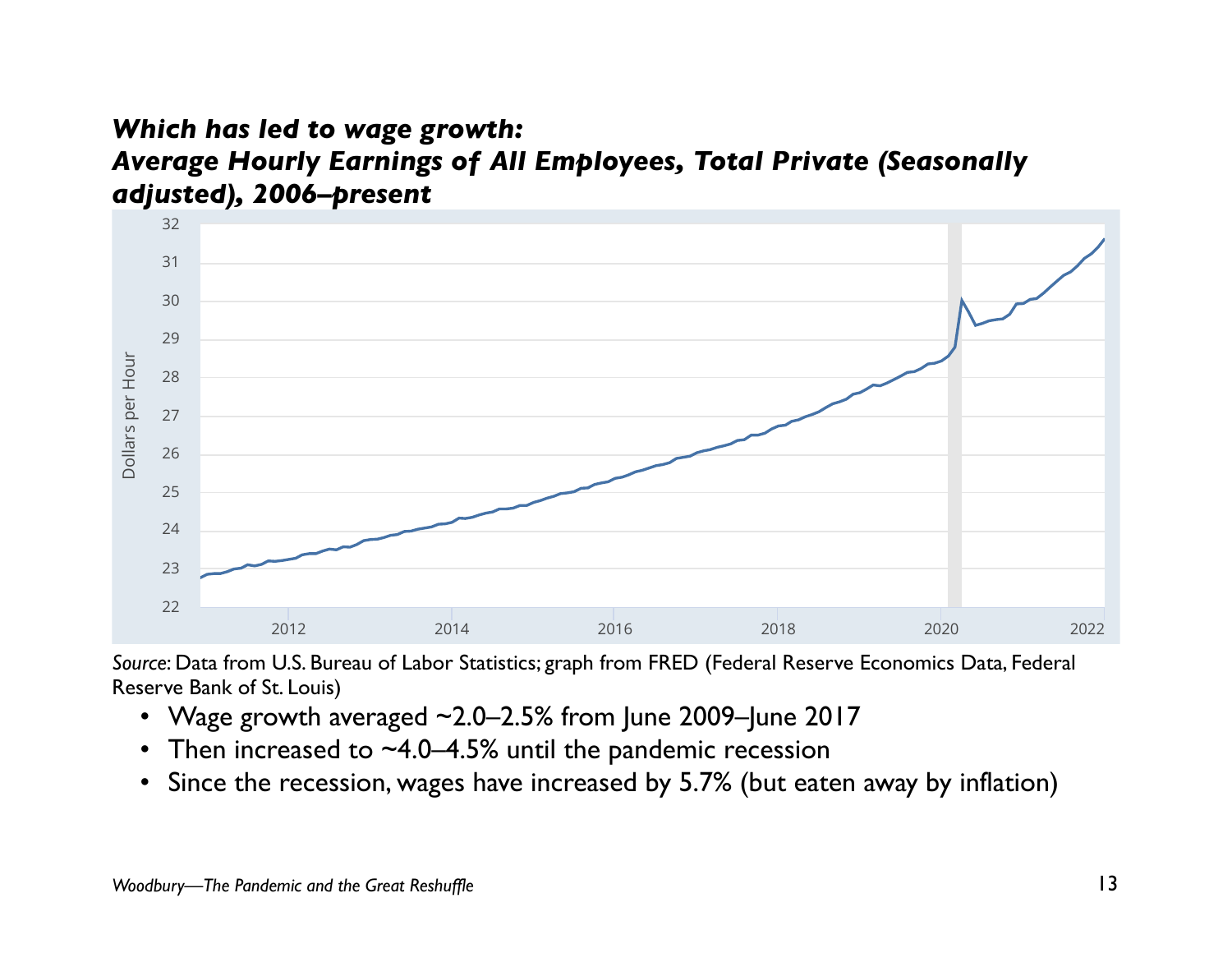### *The industries where job opening rates are relatively high suggest where the wage growth is taking place (average is 6.8%)*

- accommodation and food service (10.2%)
- health care and social services (8.4%)
- transportation, warehousing, utilities (8.1%)
- professional and business services (8.0%)
- nondurable goods manufacturing (7.3%)
- information (7.2%)

#### *These represent a mix of skill levels*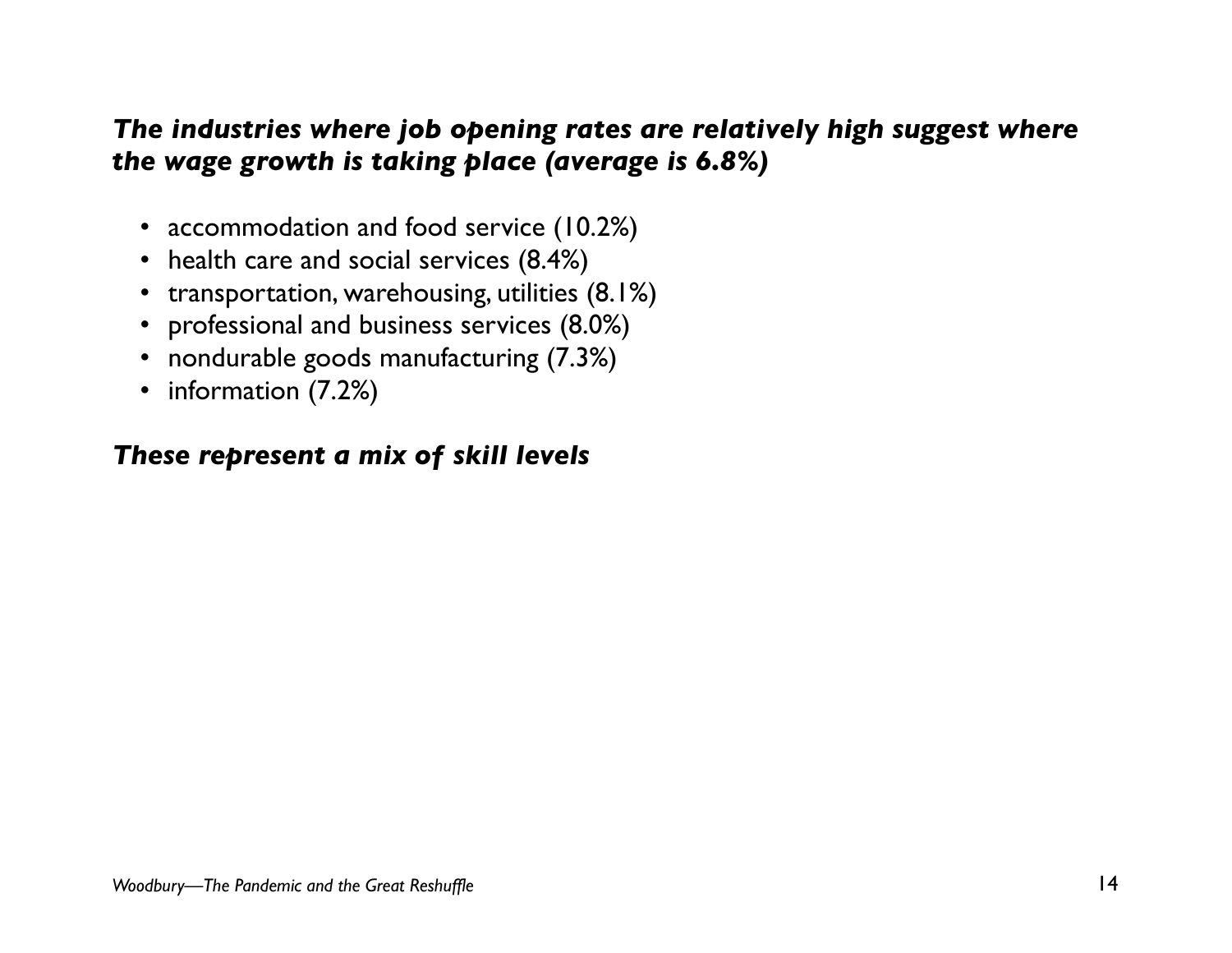#### **3. The Great Reshuffle (aka Changing Labor Market Structure)**  *The Beveridge curve: Job openings rate and the unemployment rate*

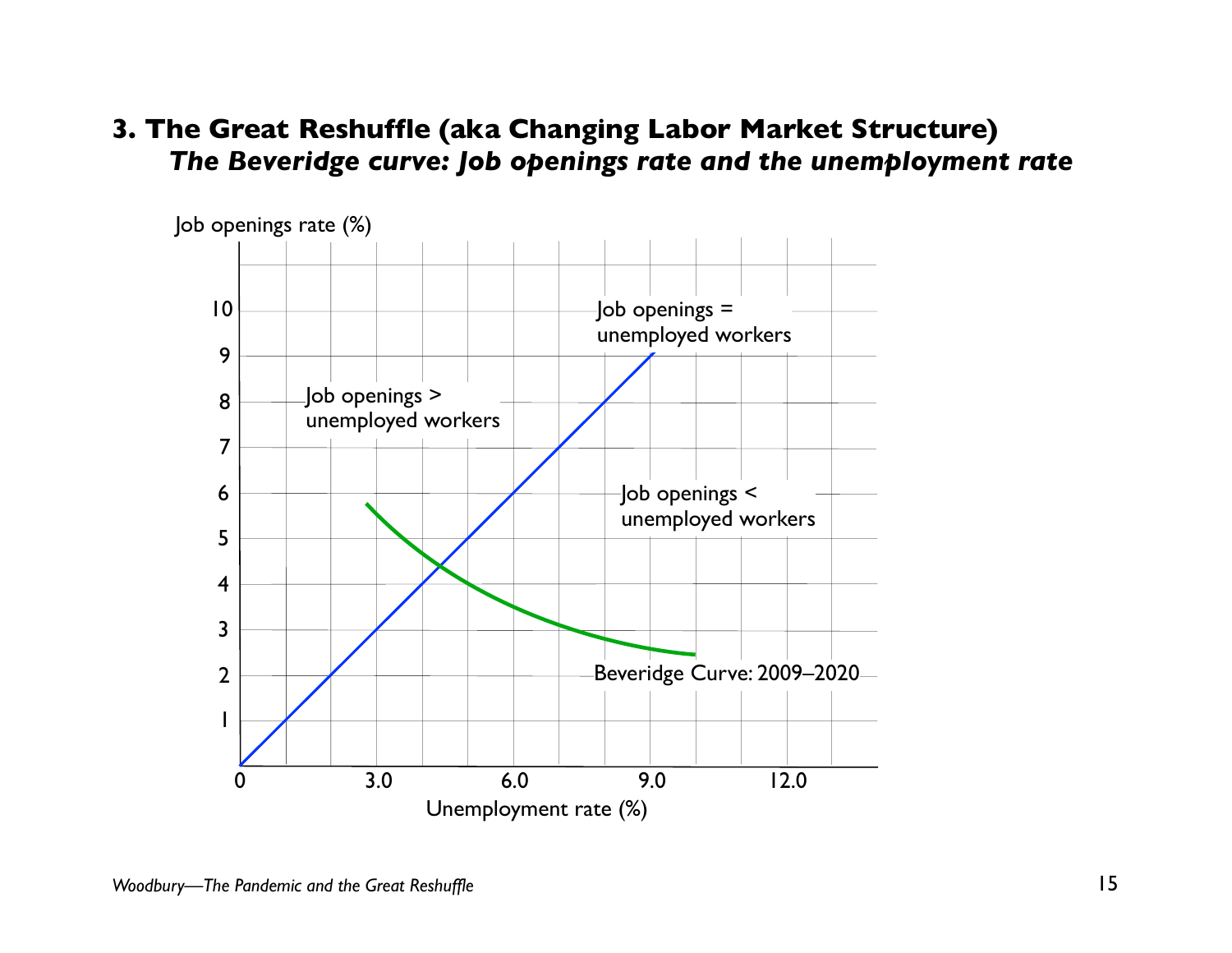#### *Notes on the Beveridge curve*

- The Beveridge Curve (aka the UV curve) plots the unemployment rate (on the *x*axis) against the job openings rate (on the *y*-axis)
- Over a business cycle, the U rate and the V rate vary systematically—when the V rate is low (employers have few vacancies), U rate tend so be high
- The slope is not constant—in a recession, a I point increase in the V rate buys a reduction of 3 points in the U rate
- But when U rate is low, a 1 point increase in the V rate only buys a reduction of  $I-$ 1.5 points in the U rate
- The only times job openings have exceeded the number of unemployed workers have been October 2017–February 2020 and since May 2021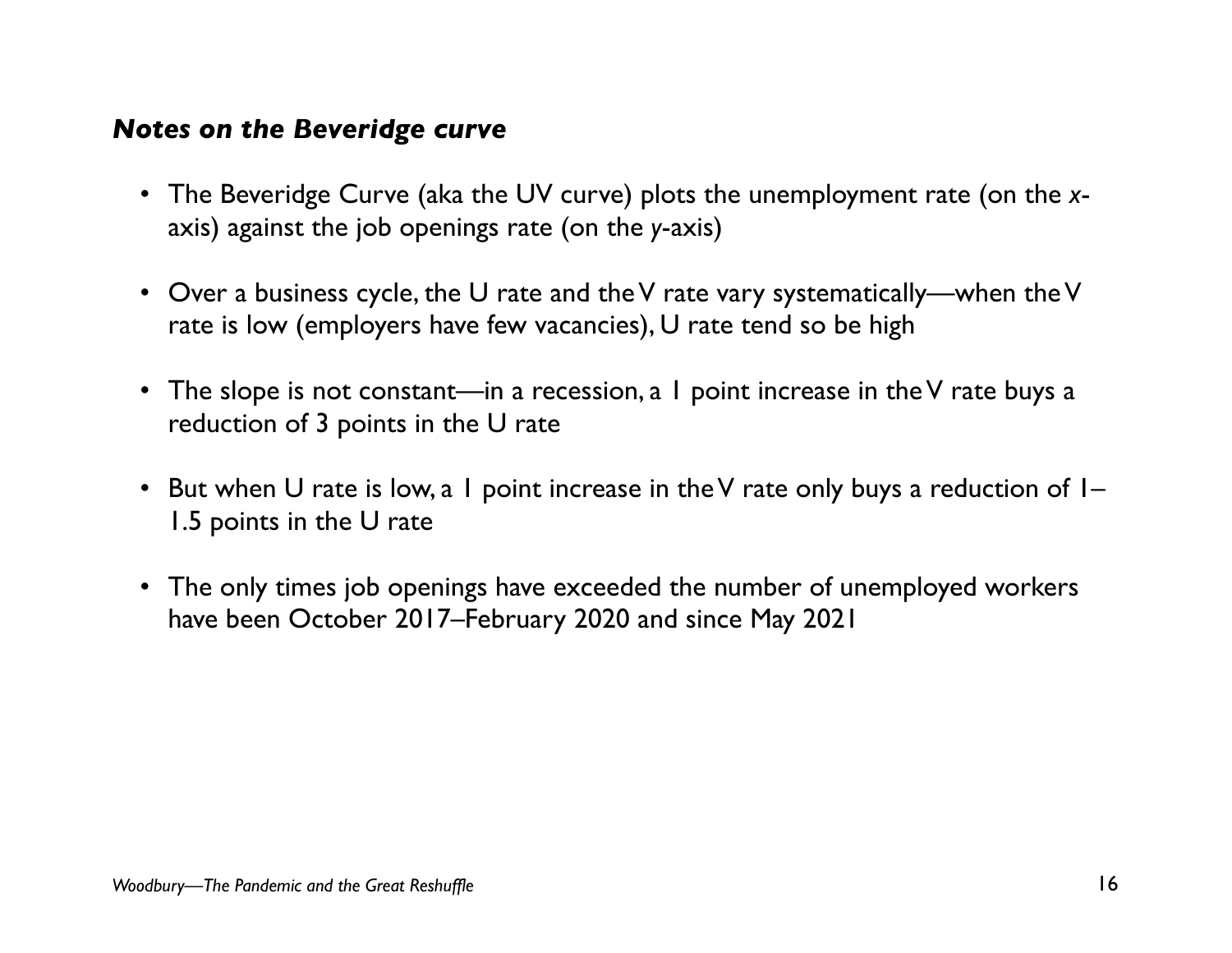#### *The Beveridge curve has been shifting out: Less efficient matching*

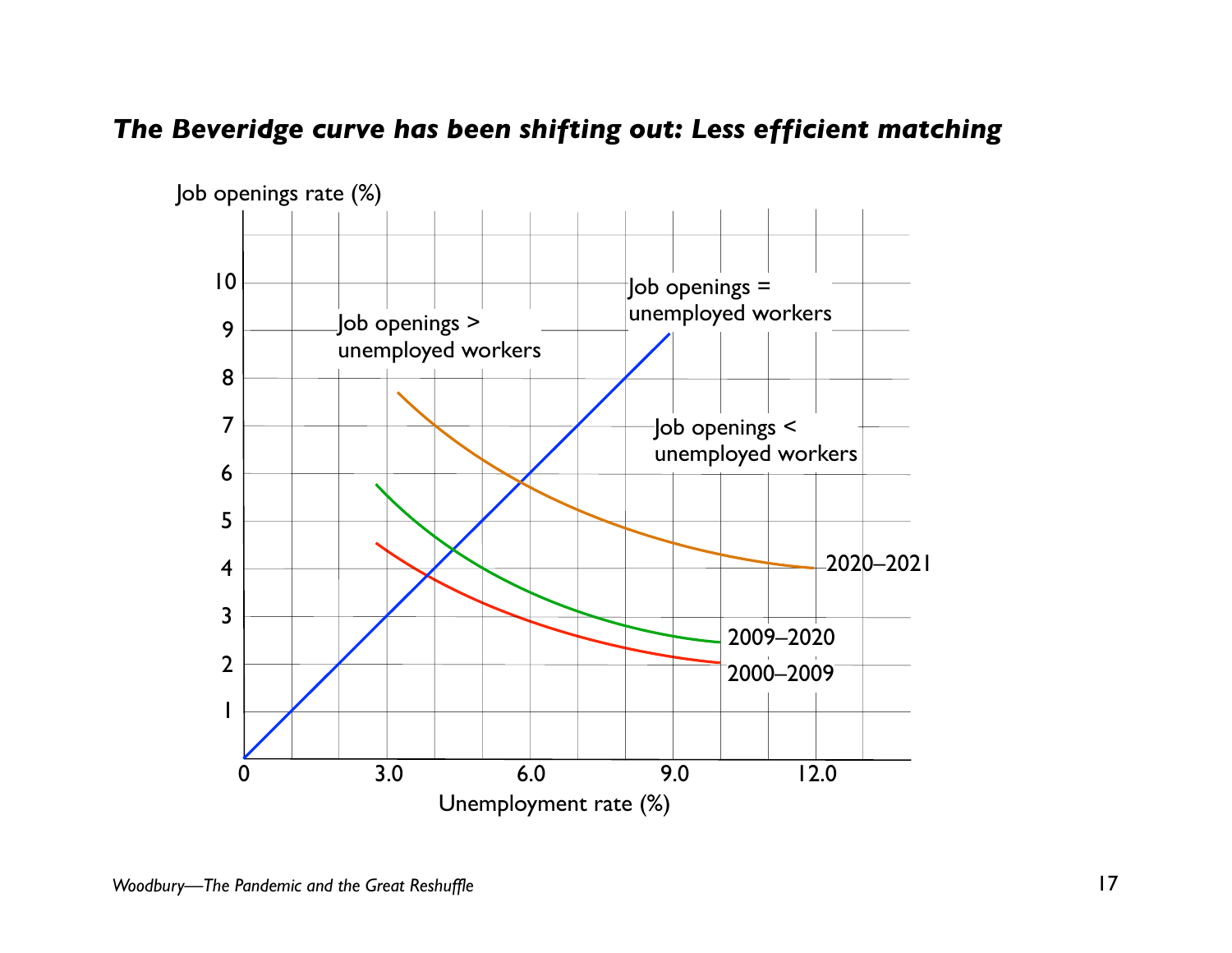#### *Where the curve lies depends on several factors*

- The most common interpretation is that, the farther the curve is from the origin, the less efficient the labor market is in matching workers to jobs
- This could happen if workers' skills and the available jobs were mismatched, or if unemployed workers were in different locations than the vacancies

#### *The labor market changed following the Great Recession*

- The Beveridge Curve for 2009–2020 is farther from the origin than the Beveridge Curve for 2000–2009
- The labor force had been shrinking more than could be explained by demographic change—a possible long-term effect of the Great Recession due to long-term unemployment (Alan Krueger)

#### *But the reasons are still debated*

- Were employers having trouble replacing aging baby-boomers with younger workers?
- Did the behavior of employers in posting openings changed? I.e., posting more openings and then being more selective in hiring? (Davis and Haltiwanger)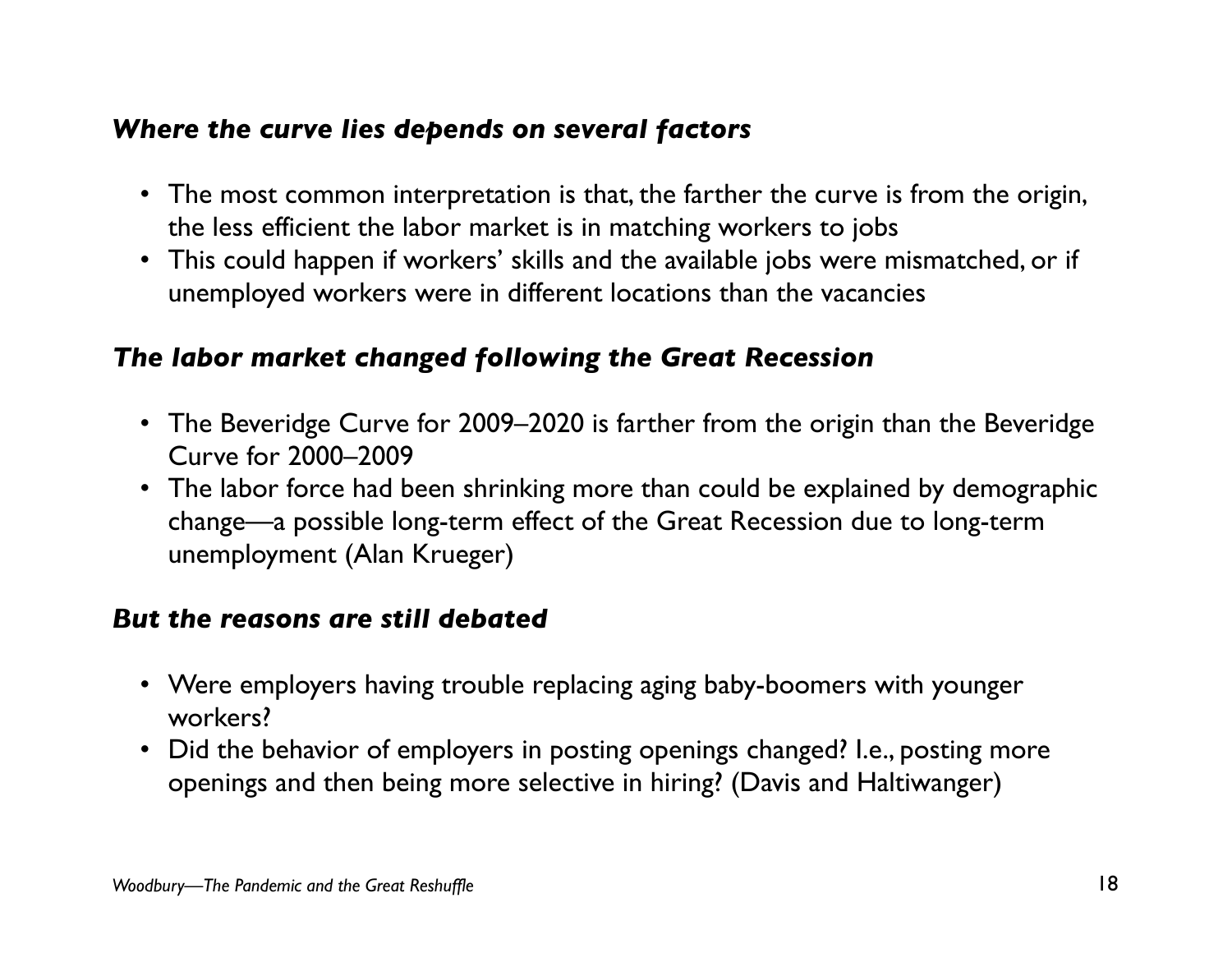#### The Beveridge curve: Job openings rate and the unemployment rate

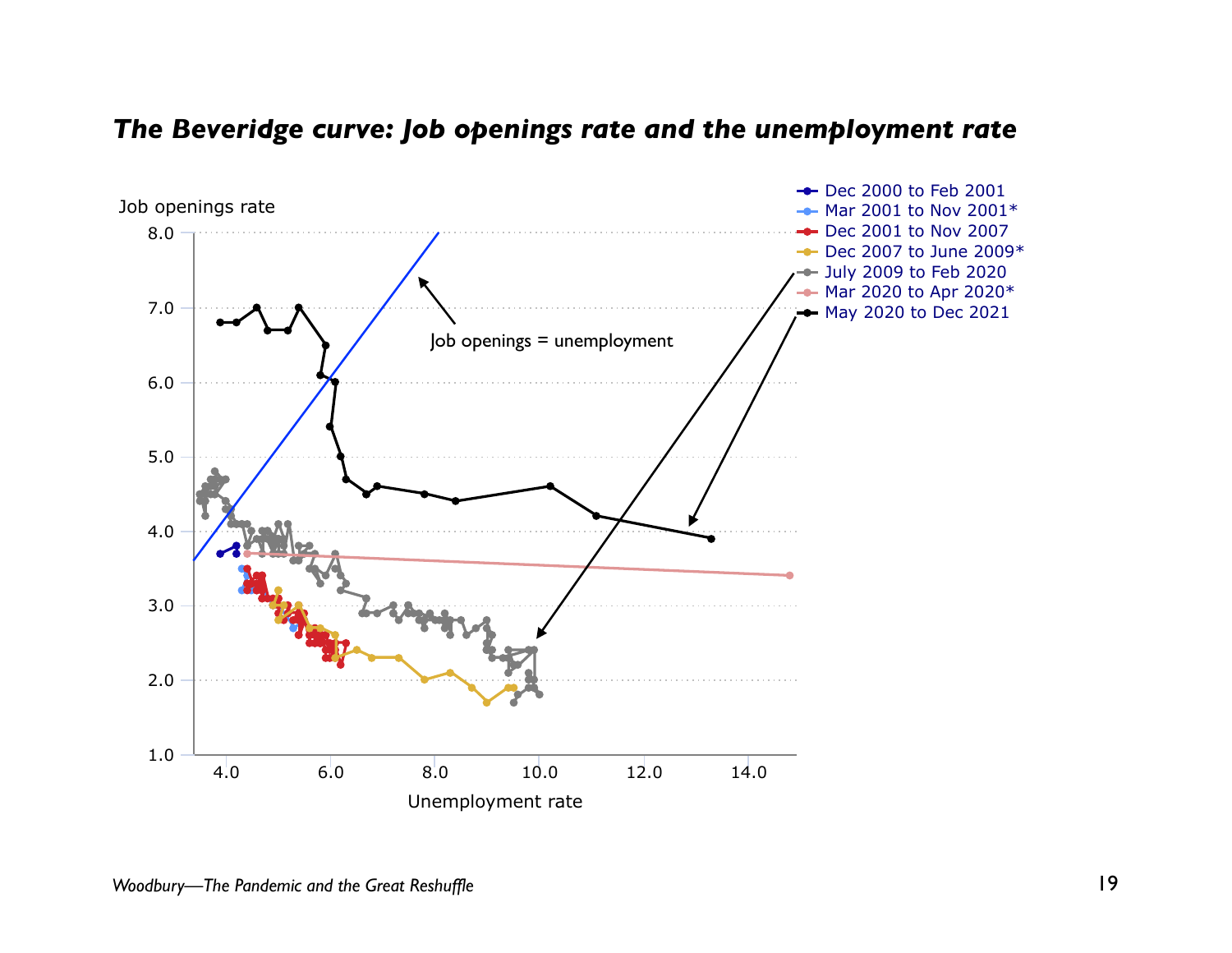#### *What about the more recent shift?*

- First: The labor market was extremely tight even before the pandemic
- The only times job openings have exceeded the number of unemployed workers have been October 2017–February 2020 and since May 2021
- But matching of unemployed workers to job vacancies has become *massively inefficient!*
- Early in the pandemic: lock-downs and uncertainty kept workers out of the labor market

#### *But mainly, the Great Resignation is really the Great Reshuffle*

- Structural change—reallocation of labor to different employment
- There is bound to be mismatch between workers' skills to employers' demands, especially when the change is happening so rapidly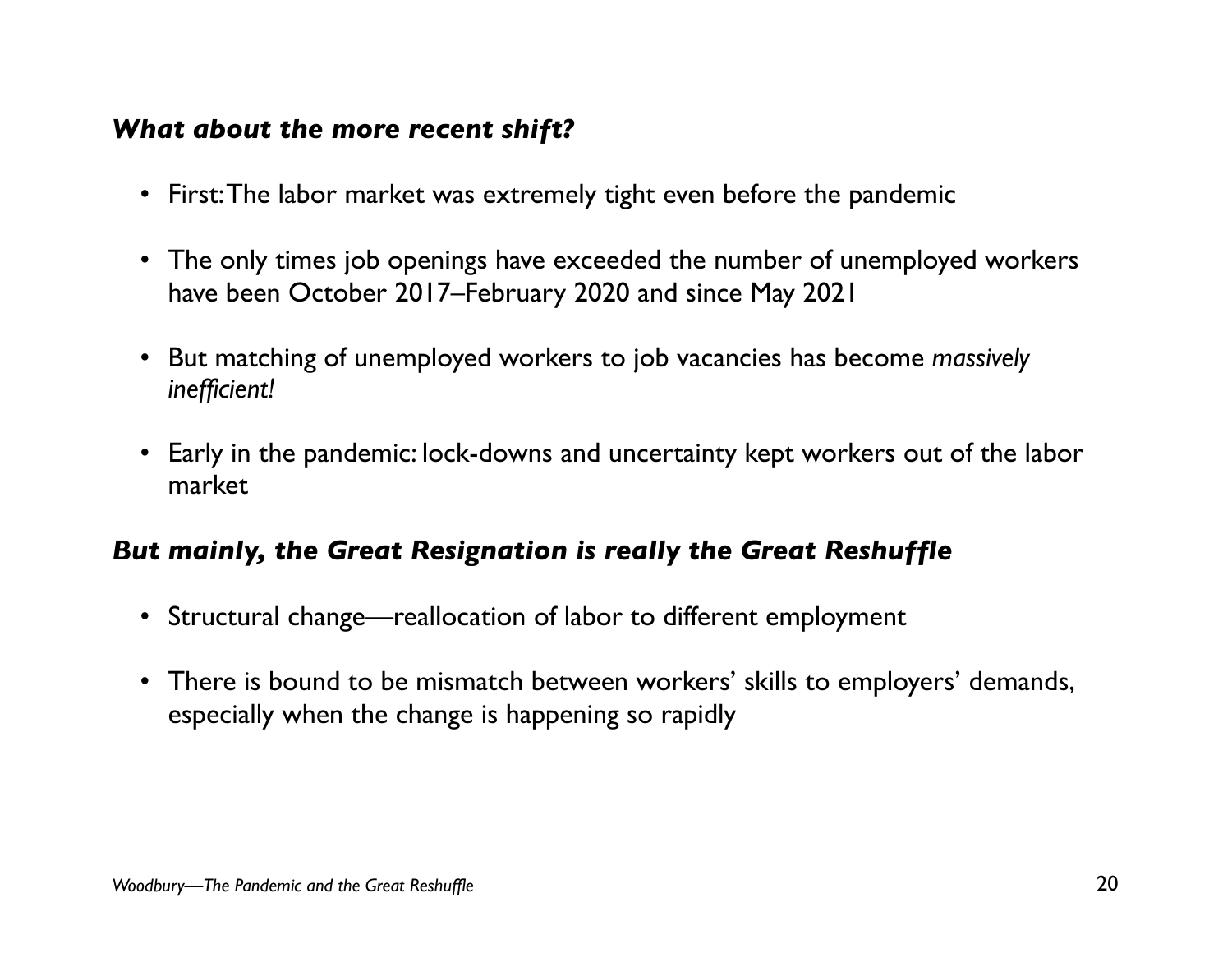#### *Reallocation can be between industries, but much is within an industry*

- Retail trade has been shrinking overall, but within retail there is a shift from traditional store tasks to "buy online, pickup in store," which results in changed staffing
- Food service is also shrinking overall, but within food service, there is a shift from standard restaurant and cafeteria work (because more people work at home) to take-out and delivery and "ghost kitchens"
- Professional and business services and IT are both growing, but in addition they are changing internally to accommodate remote work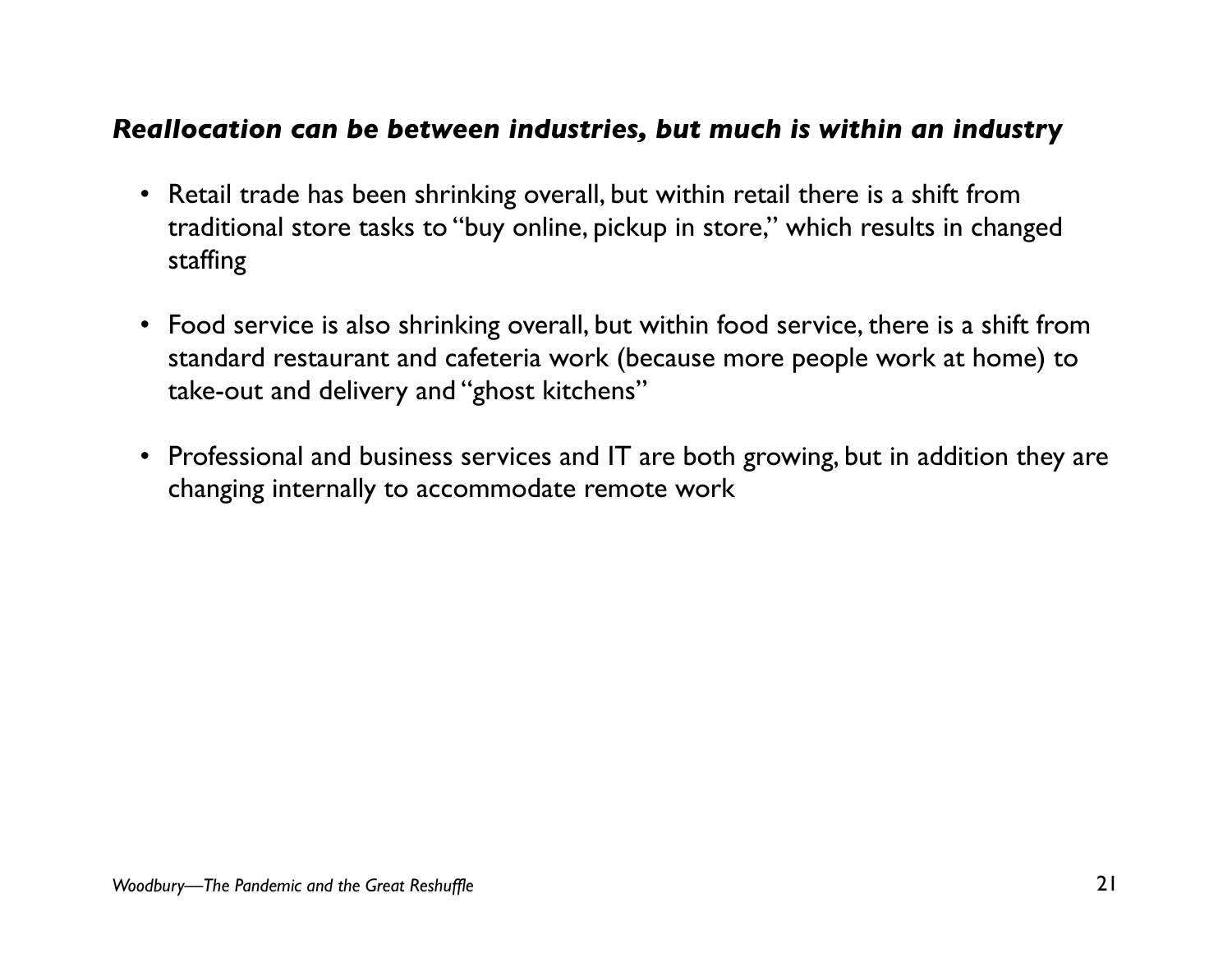#### *This is mainly acceleration of change that was already taking place*

- Remember: The labor market was already very tight even before the pandemic
- BLS originally projected large occupational changes due strictly to the pandemic, but it has revised its predictions closer to the pre-pandemic levels
- Most of the changes would have occurred in any case

### *But because the changes have accelerated and are taking place so rapidly, they are very costly and difficult*

• That is why we are seeing inefficient matching as shown by the shifting Beveridge Curve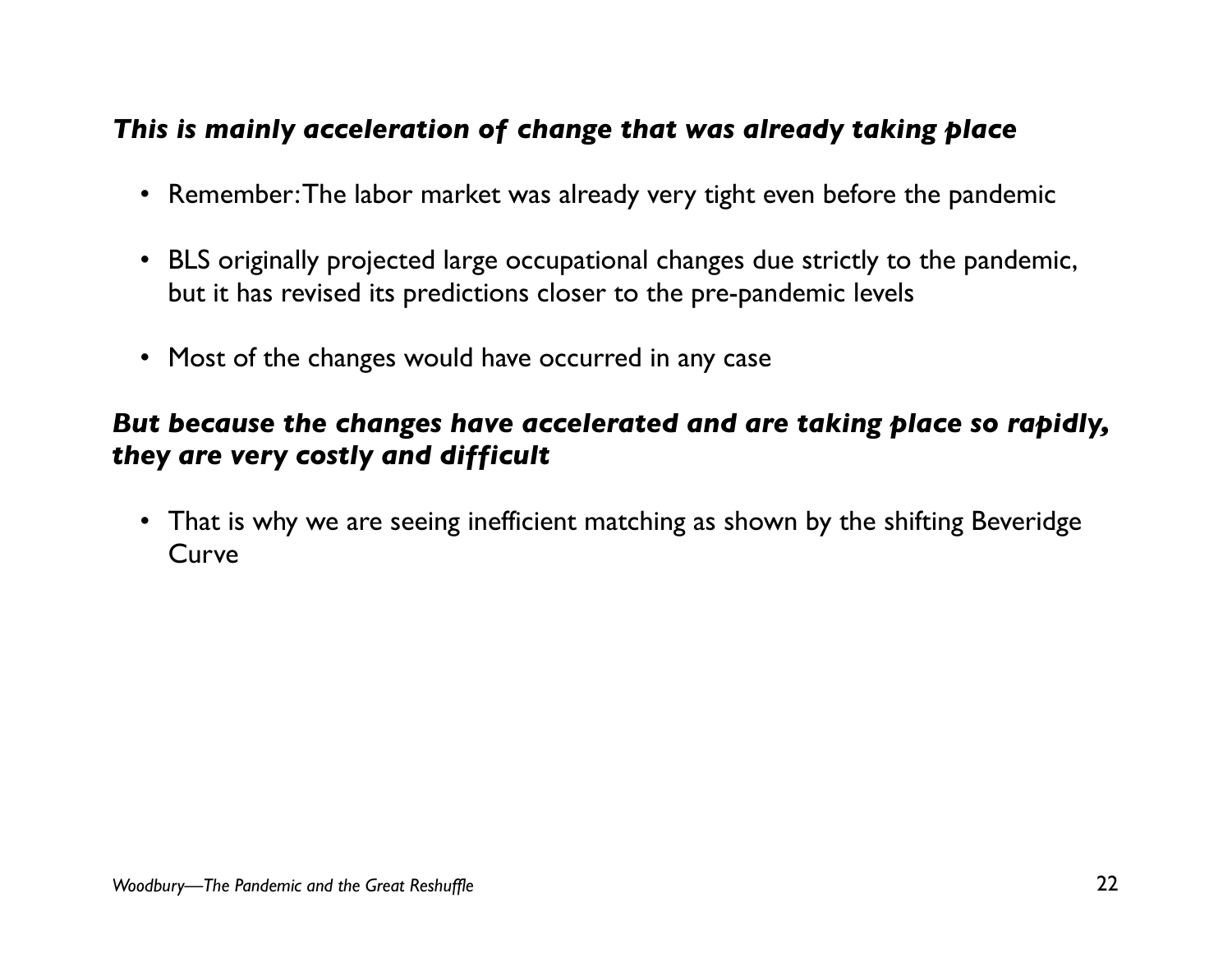### **4. A Pessimistic Note**

- In the last year, we have seen the most serious price inflation in 40 years
- Why the inflation? A combination of three factors:
	- o Monetary stimulus (zero interest rates)
	- o Fiscal stimulus [2.2 trillion CARES Act (03/20) the \$1.9 trillion ARP Act (03/21)]
	- o Problems on the supply side (supply chain snafus, bottlenecks, real shortages)
- We last saw this combination in the late 1970s
- Two consequences:
	- o Erosion of wage increases
	- o The Fed is about to raise interest rates and/or buy back securities
- The last time this happened, the outcome was not pretty—the double-dip recession of the early 1980s
- Will the Fed be able to pull off a "soft landing" this time?